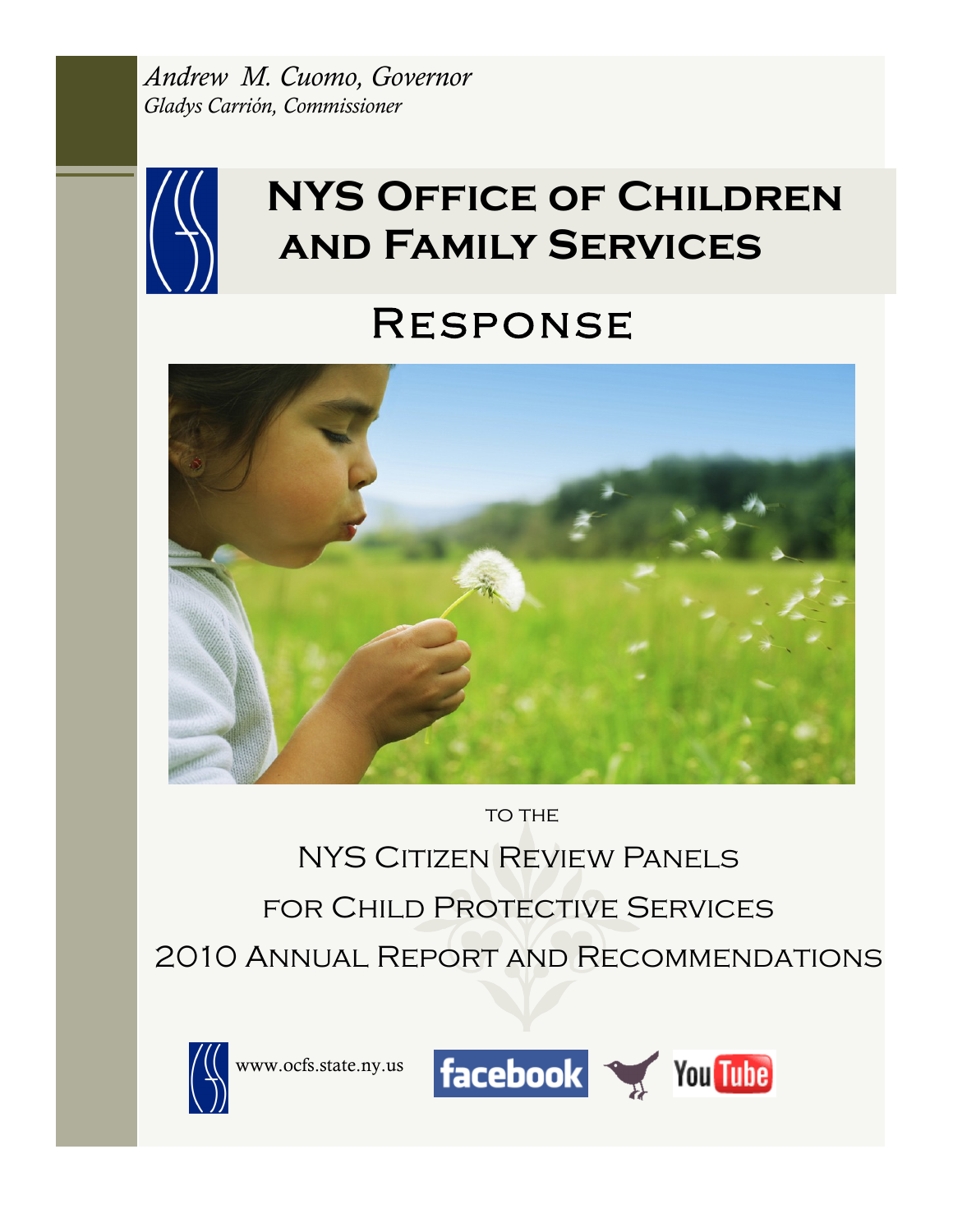### **The Office of Children and Family Services' Response to the New York State Citizen Review Panels for Child Protective Services 2010 Annual Report and Recommendations**

#### **Introduction**

The New York State Office of Children and Family Services (OCFS) welcomes the opportunity to respond to the recommendations of the Citizen Review Panels for improving child welfare services in New York State. OCFS is proud of our continued relationship with the Citizen Review Panels and our shared commitment to improve outcomes for vulnerable children and families.

As has been noted in previous reports, it is important to put child welfare work in New York State into context. New York is a state supervised, county administered system which is highly complex. The New York State Office of Children and Family Services sets policy and standards which are locally administered, with performance and compliance monitored by the state. Systemic change in the child welfare system must be "statewide and caseworker deep" to be effective. As was the case in 2010, 2011 continues to bring limited resources and grave fiscal challenges within the state. Facing an \$8 billon deficit in 2010 and a \$10 billion deficit in 2011, the Governor and the Legislature were presented with very difficult budget choices, resulting in some cuts to local social services and not-for-profit providers across the state. In spite of these challenges, OCFS remains committed to working with our stakeholders to provide support and services to those with the greatest needs, and to continue to move forward with our efforts toward systemic change that supports our core mission of promoting the safety, permanency and wellbeing of our children, families and communities.

#### *PANEL RECOMMENDATIONS*

#### **PREVENTION**

*Restore uncapped 75% state / 25% local share for primary prevention and intervention services funding and allow counties that opted out due to state funding cuts and a lack of local share to opt back in.*

Clearly this recommendation measures the commitment of the Citizen Review Panels toward preventing both foster care and recurrence of maltreatment. OCFS shares this commitment, and understands how crucial it is to keep children safely in their homes and to hasten their return home when out-of-home placement is necessary. In this year's enacted budget, preventive services reimbursement remains uncapped at 62 percent state share and 38 percent local share net of federal funding. Although not what the panels are recommending, during this year of significant reductions in program funding, OCFS believes that maintaining this uncapped base was an important achievement for child welfare.

We agree that the incidence of recurrence of maltreatment must be addressed, and anticipate that the growth of Family Assessment Response (FAR) programs will be a key strategy in reducing this problem. In the FAR model, caseworkers focus on family needs and assist in accessing appropriate services rather than on the allegations and the requirement of making a report determination of indicated or unfounded. The expectation is that when the family receives services addressing the issues that brought them to the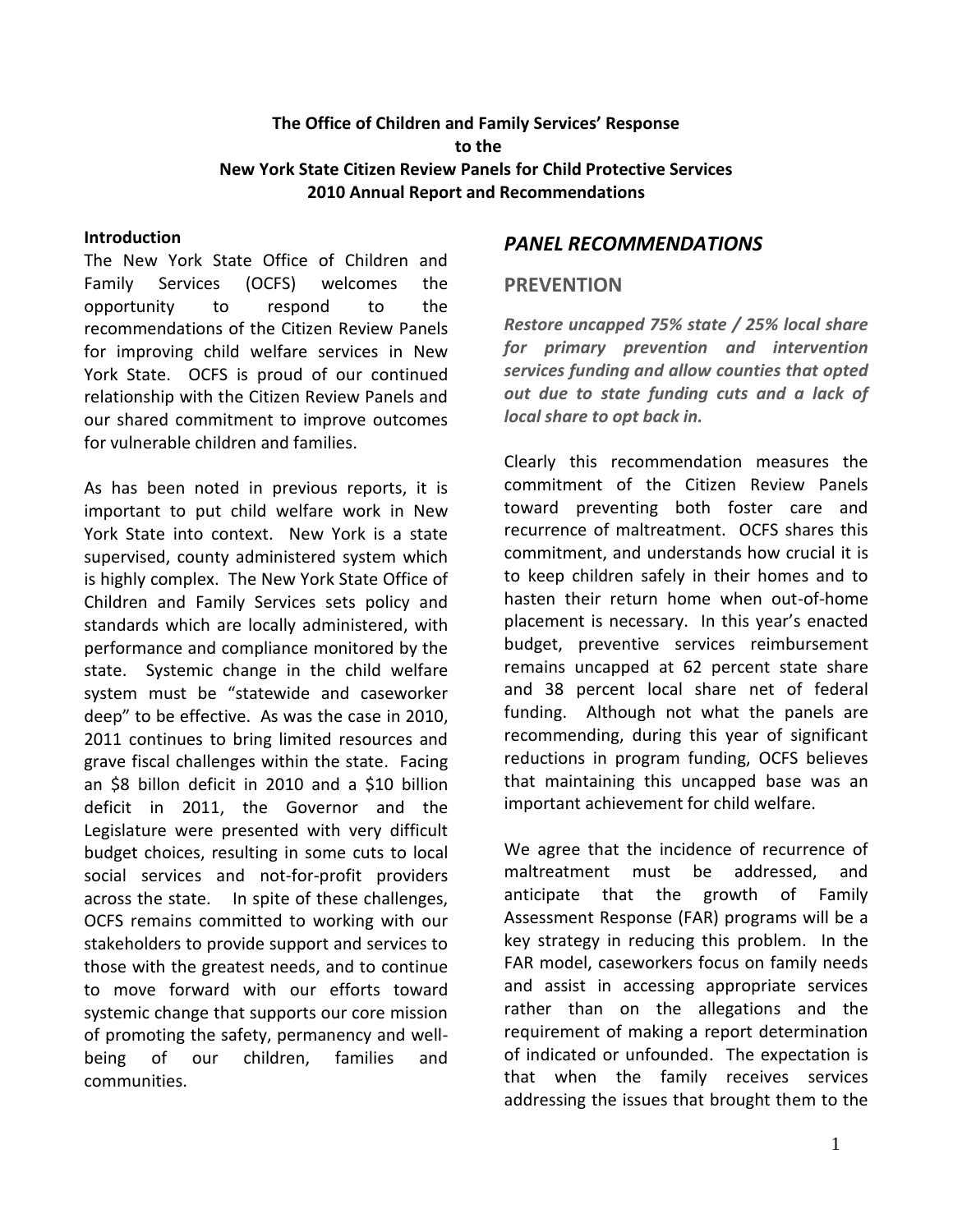attention of the child welfare system, the likelihood of a future report is greatly reduced. Although it is too early in the NYS process to determine outcomes, other states' experiences demonstrate improvement in the area of recurrence as a result of instituting an alternative response system statewide.

Further, in our Child and Family Services Review Program Improvement Plan, we requested that each local district develop strategies to improve safety of the children in the child welfare system, with a particular focus on recurrence. We are encouraged by the improvements in our data as we measure progress throughout the state.

On the following pages, there are several charts reflecting the trends in child welfare in NYS over the past decade. The first chart demonstrates the increase in volume of child protective reports over the past ten years and compares it to the simultaneous decrease in children in foster care placements. You will also see that preventive funding claims have steadily risen since 2003, which would indicate the ongoing development of a communitybased infrastructure across the state demonstrating a commitment to keep children at home.

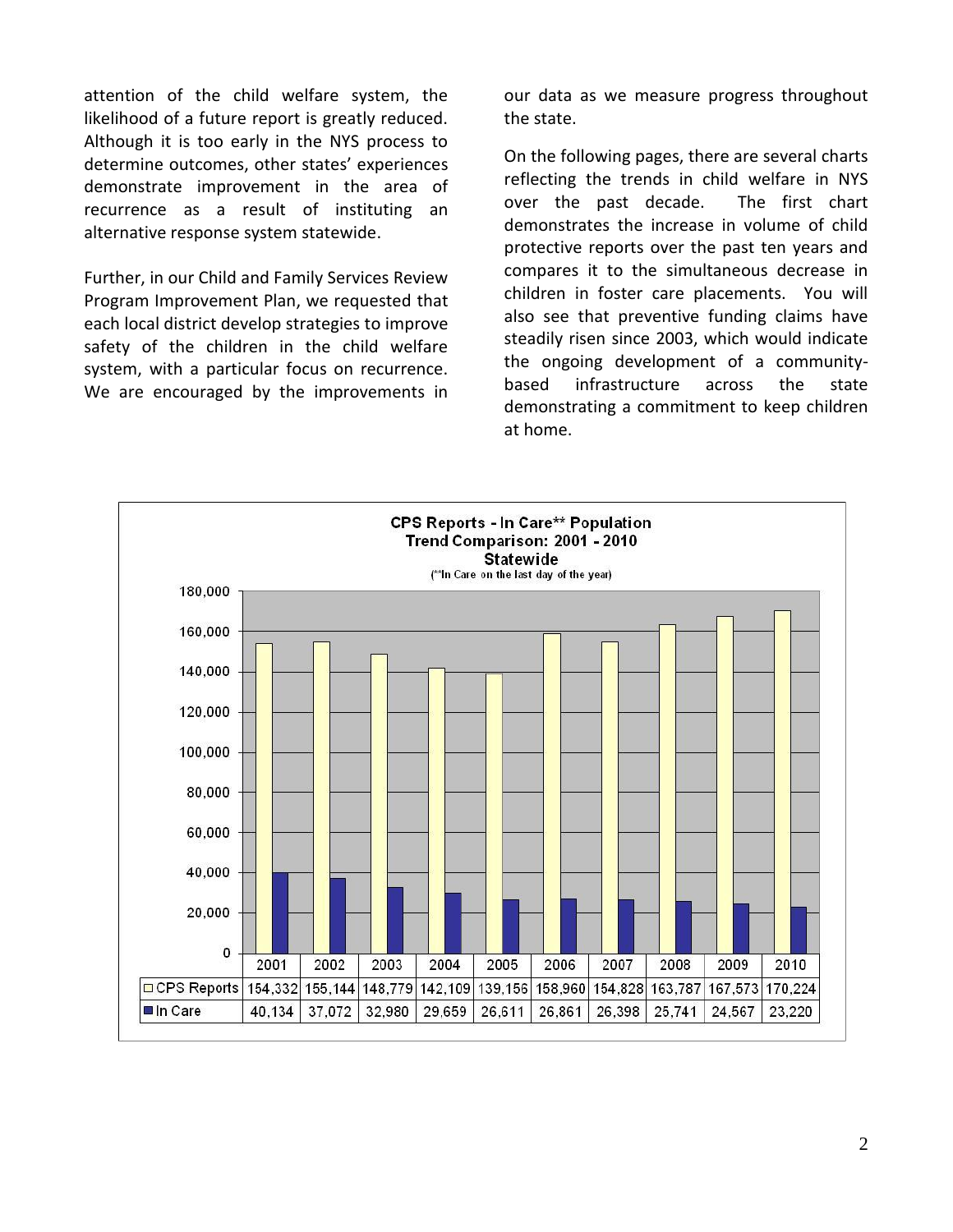

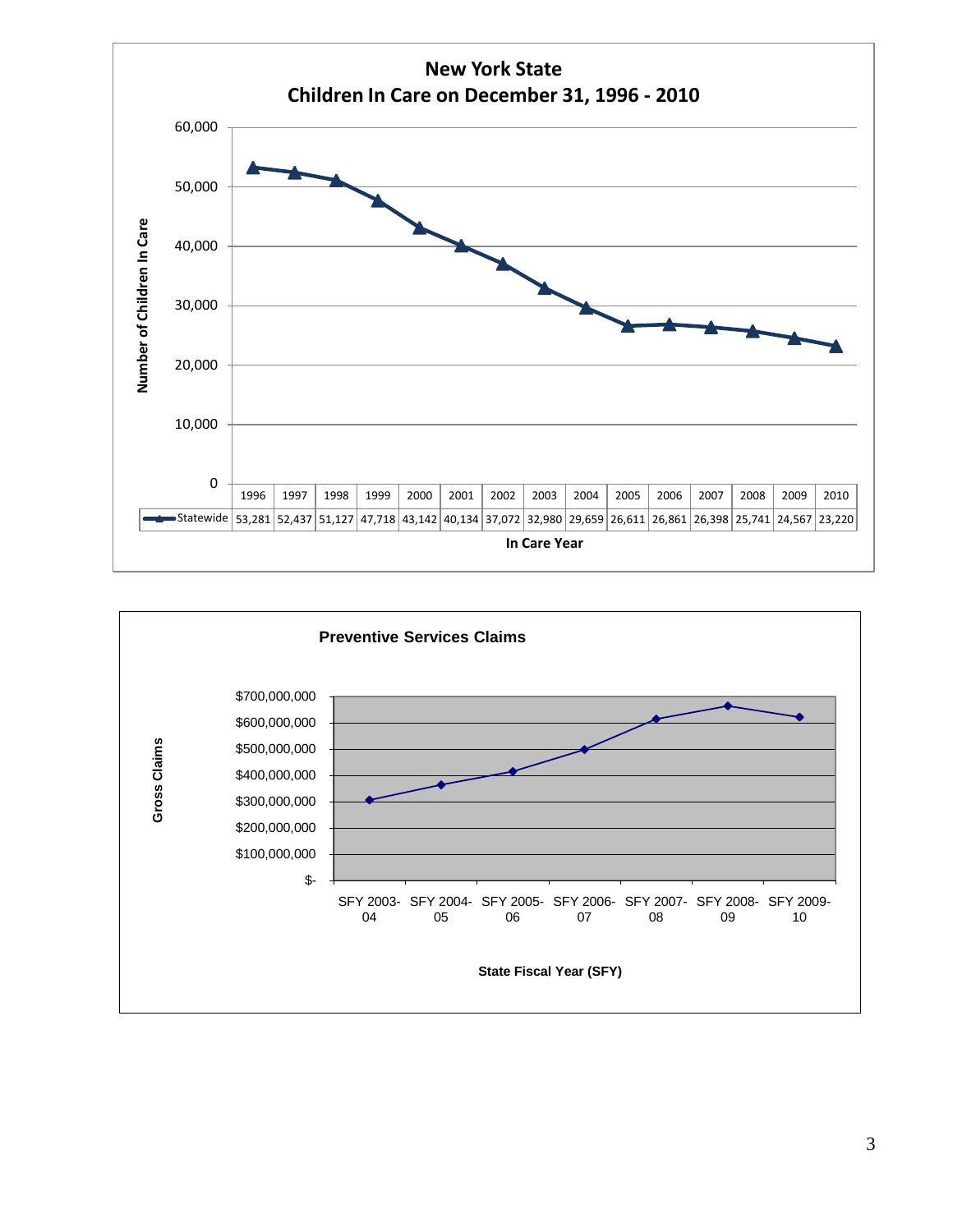*Ensure secure funding streams for evidencebased primary prevention services, like home visiting and parent education, and double the current appropriation for such services.*

OCFS is aware of the impact of the current fiscal situation on funding for preventive services. However, we were pleased to see that the Healthy Families New York program was funded at the same level as SFY 2010-11 at \$23.3 million. This will allow us to continue funding the 36 programs currently providing these key services in New York. Our staff are in constant communication with the field to determine what support, if any, OCFS can offer as programs feel the effects of the state budget deficit. We share the concern of the Citizen Review Panels that families needing support may be negatively impacted by the budget crisis. We continue to provide guidance and technical assistance to all of the preventive services contracts in hopes of maximizing the limited state resources.

#### **Federal Funding Opportunities**

The Patient Protection and Affordable Care Act of 2010 authorized the Maternal, Infant and Early Childhood Home Visiting (MIECHV) program to promote and improve the health, development and well-being of at-risk children and families through evidence-based home visiting programs. In FY 2010, \$4.1 million was allocated to New York State. With the NYS Department of Health (DOH) as the lead, OCFS assisted in creating and submitting a needs assessment and a state plan in response to this act.

New York States proposes to use the first year funding of the MIECHV to expand and enhance existing evidence-based programs in three very high need communities. Funding will be targeted to Erie and Monroe counties upstate and the Bronx in New York City. HFNY

and Nurse Family Partnership (NFP) programs will be funded in the Bronx; HFNY will be funded in Erie and NFP will be funded in Monroe. Funding will allow programs to expand the number of families served and to coordinate with other early intervention programs. In order to comply with the federally mandated benchmarks, programs will be collecting individual data for all benchmarks. DOH and OCFS will be aligning and analyzing the data over the course of the project.

#### **Parent Education**

OCFS recognizes that one of the significant challenges in child welfare is that there are many different parent education programs addressing different needs and there is not a systematic method for measuring the programs' effectiveness and outcomes. OCFS recently contracted with a Capstone team from the New York University Robert F. Wagner Graduate School of Public Service to help determine the current range, type and effectiveness of parent education programs being offered in New York State, and to research best and promising practices on a national level. The objectives of this project were to (1) examine programs being used across New York's sixty-two (62) counties to determine the state of parent education in New York State, (2) research national best and promising practices in parent education used as interventions to support at-risk families, (3) identify opportunities to improve the effectiveness of parent education programs currently offered in New York State, and (4) promote dialogue and reflection among OCFS staff on strategies to incentivize district to use evidence-based programs. The long-term goal of the Capstone project is to promote the safety and well-being of children and to reduce the entry and re-entry rate of children into the child welfare system.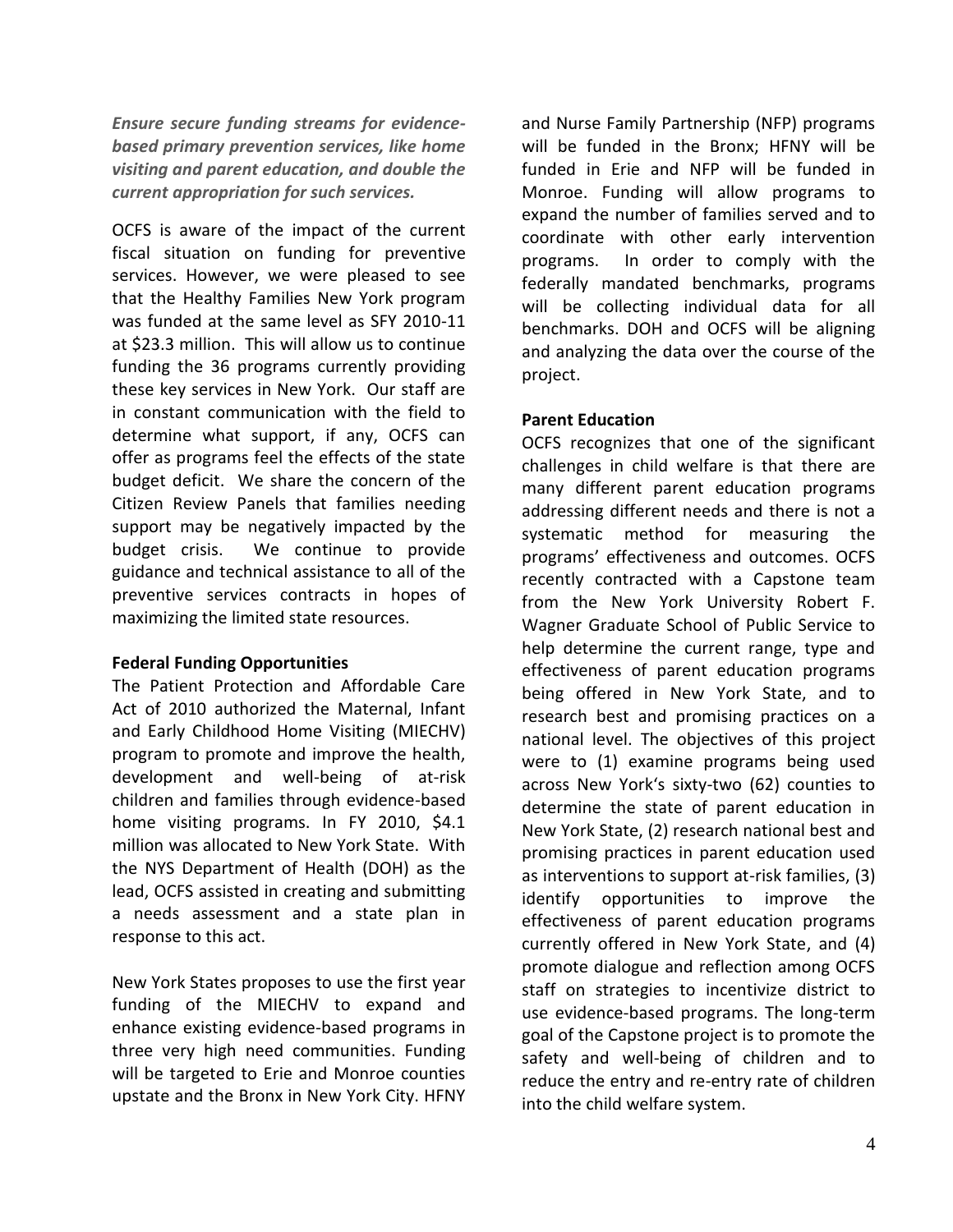Findings from the project included:

**Key Finding #1**: Statewide, there is a strong demand for parent education programs for atrisk families.

**Key Finding #2:** Parent education programs are used as an intervention method for at-risk families for a variety of purposes. As a result, the programs that counties use differ greatly in all characteristics.

**Key Finding #3:** There was evidence of misalignment between program goals and how programs measure participant success.

**Key Finding #4:** Funding levels varied across the state, and knowledge of funding streams and funding availability was minimal for the great majority of survey respondents**.** 

**Key Finding #5:** There is significant diversity in the requirements that programs have for parent educators.

**Key Finding #6:** Conceptually, program evaluation was not widely understood by our respondents.

**Key Finding #7:** Programs face a number of implementation challenges including funding, logistics, human resources, ensuring participation, and working with challenging client populations.

Several recommendations were advanced which will be considered as we move forward:

### **Recommendations**

- Support and increase parent education programs.
- Implement evidence-based programs.
- Select interventions based on client need.
- Engage clients as key stakeholders.
- Align program goals and outcomes.
- Improve channels of communication among programs, agencies, and districts.

**Current OCFS Initiatives Aimed at Prevention**

OCFS is continuing the Safe Sleep initiative. In March 2010, OCFS held a teleconference entitled "Safe Sleeping Practices for Infants and Young Children" for local district and voluntary agency staff, which addressed the importance of safe sleep environments. The teleconference also offered strategies for caseworkers to provide information to parents and other caregivers regarding sleeprelated risks and the steps that can be taken to lessen or remove those risks. A shorter version on DVD and handouts for caseworkers on these topics are forthcoming from OCFS.

In November 2010, OCFS issued a Local Commissioners Memorandum (LCM) entitled "Guidance for CPS Investigations of Infant Fatalities and Injuries Involving Unsafe Sleeping Conditions." The LCM focused on the actions taken by child protective services (CPS) staff in investigating reports of deaths or serious injuries made to the Statewide Central Register (SCR) involving sleep-related circumstances.

OCFS is preparing an Administrative Directive to be issued this fall, on steps for child welfare staff to take in addressing safe sleep conditions in households they serve. The directive will also provide staff with information that can be shared with caregivers on how to provide safe sleep environments for infants. A draft of the directive was shared with the field, and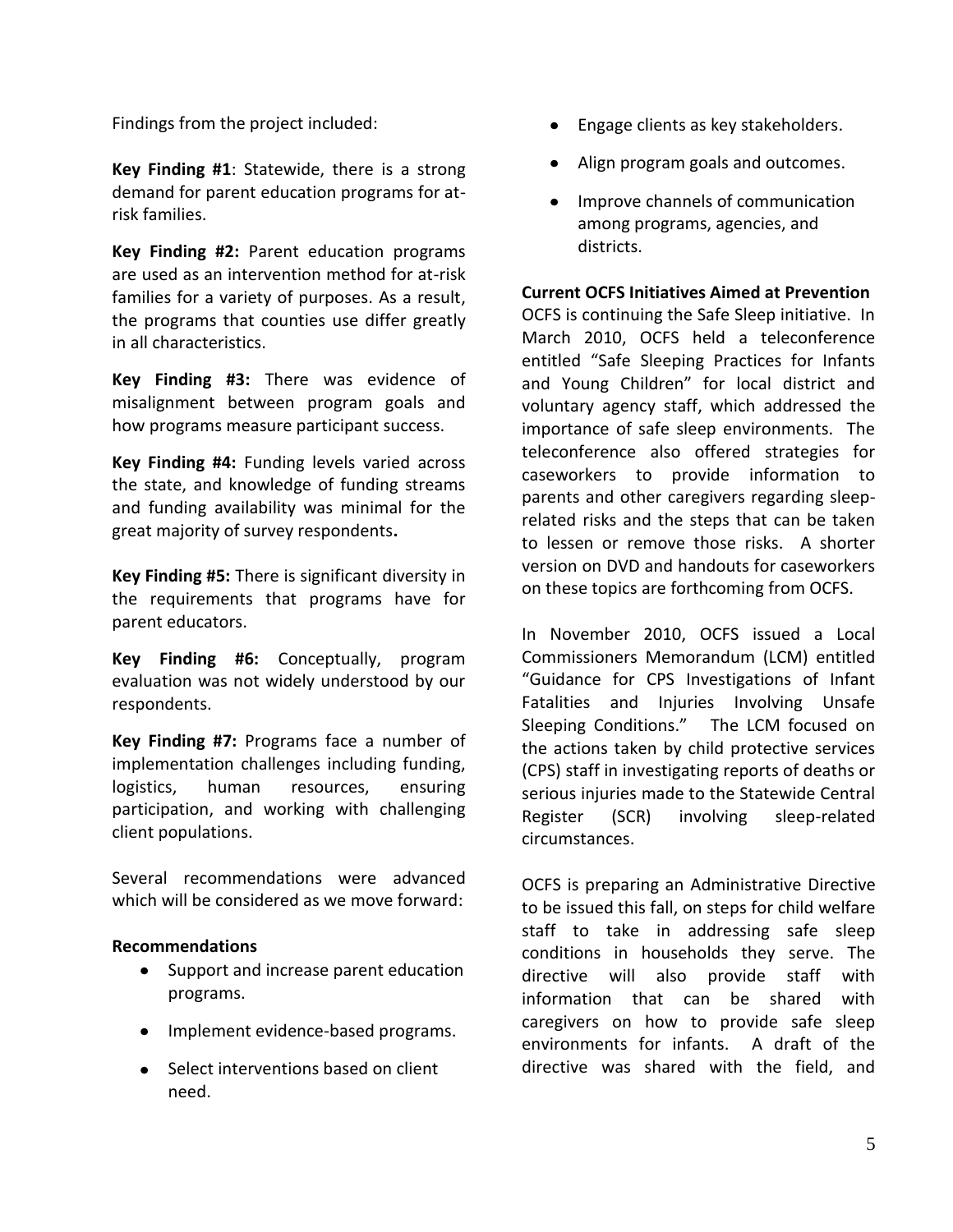currently OCFS is reviewing a number of comments that were received.

*Expand funding for Community Optional Preventive Services (COPS), which could be used to support co-location of services in local schools and a continuum of care approach leading to improved outcomes, reduction in educational neglect reports, and cost savings over the long term.* 

We recognize the importance of the Community Optional Preventive Services (COPS) and the support these services provide children and families. In the 2011 enacted budget, a total of \$12.1 million was allocated. Additionally, up to \$1 million is identified for funding programs with evaluation results that show program effectiveness and demonstrate private monetary support. It is OCFS's expectation that these funds will allow for

flexibility in creative programming that can be tailored to meet the needs of local districts.

#### **FAMILY ASSESSMENT RESPONSE (FAR)**

*Reauthorize and make permanent Family Assessment Response legislation and remove the exclusion for a city with a population over two million.*

On June 2, 2011, Governor Andrew Cuomo signed Chapter 45 of the Laws of 2011 making FAR a permanent, voluntary option for all local social services districts in NYS, including New York City. OCFS is grateful to the Citizen Review Panels for their support in the passage of the enabling pilot legislation in 2007 and for their continuous advocacy in advancing the permanent legislation.

Currently there are 23 local social services districts that have implemented the FAR. The map below shows these districts.

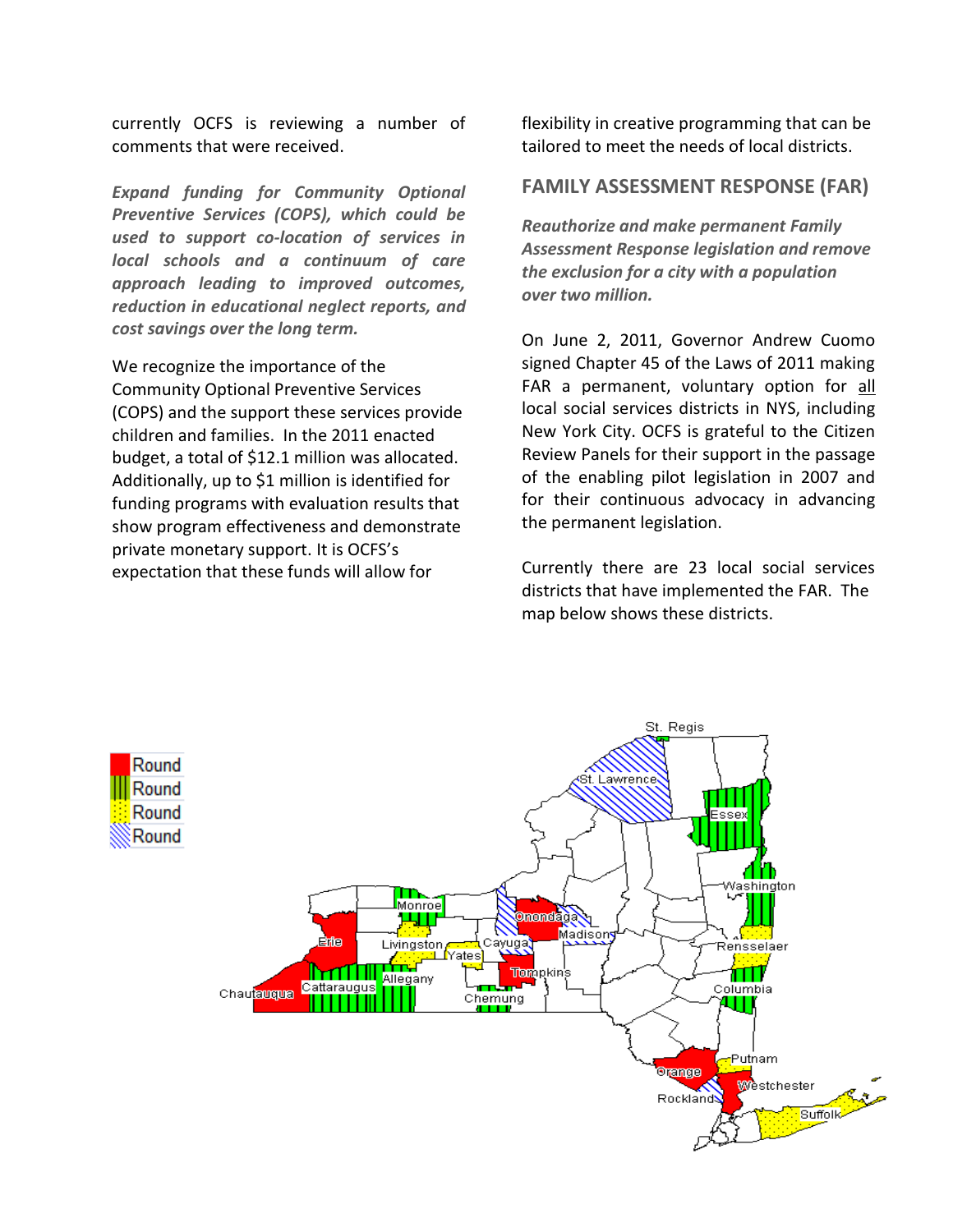Now that the legislation has passed to make FAR a permanent fixture in the New York State child welfare system, there is a great deal more to do. Over the next several years, OCFS will continue to add more districts to those using FAR and expand the scope of its use where it is currently implemented. In addition, OCFS will begin to incorporate the FAR principles into the child welfare core training curriculum and child protective training. FAR implementation is very labor intensive on both a state and local level, and it is critical to this process that we measure the effectiveness of the training and implementation. To accomplish this, OCFS has contracted with American Humane Association (with the generous support of Casey Family Programs) to provide annual quality assurance reviews with the districts that have implemented FAR to assist us in determining where improvements and retraining or coaching need to take place.

This initiative, now permanent, is a longterm commitment and will require ongoing diligence for many years before FAR is fully integrated into the child welfare system.

*To assure the success of FAR, LDSS should be given broad discretion on using funding to purchase necessary services and supplies for families. The state should provide sufficient funding to local districts for this core component, utilizing preventive funds or blended funding streams.*

During the pilot phase of this initiative, OCFS was able to secure private and state dollars to support the needs of families in the districts where flexible funds were needed, with no local share. As we move into the "post-pilot" phase of implementation, OCFS will work with the local social services districts to access the uncapped 62% reimbursement for a wide array of preventive services for families, including the types of items that the flexible funds covered.

## **EDUCATION NEGLECT**

*Eliminate educational neglect as a basis for child protective reports for children 13 and older; strengthening instruction of SCR staff and mandated reporters; and increasing schools' responsibility for identifying and reducing absenteeism.*

In 2010, OCFS commissioned the Vera Institute, with the support of Casey Family Programs, to complete a third document related to educational neglect entitled, "Getting Teenagers Back to School: Rethinking New York State's Response to Chronic Absence." Published in October 2010, it was followed by a roundtable discussion with stakeholders from upstate and downstate including schools, counties, probation departments, and the State Education Department. The focus of this policy brief was to draw attention to the issues of truancy and the lack of effectiveness of the child protective system as an intervention.

OCFS included the issue of reforming the handling of educational neglect in the package of mandate relief items sent to the Governor's Office for the 2011 session. The Governor's Office included the proposal in the human services mandate relief recommendations presented to the Mandate Relief Redesign Team on May 26, 2011. Although the proposal was supported by the New York State Association of Counties and the New York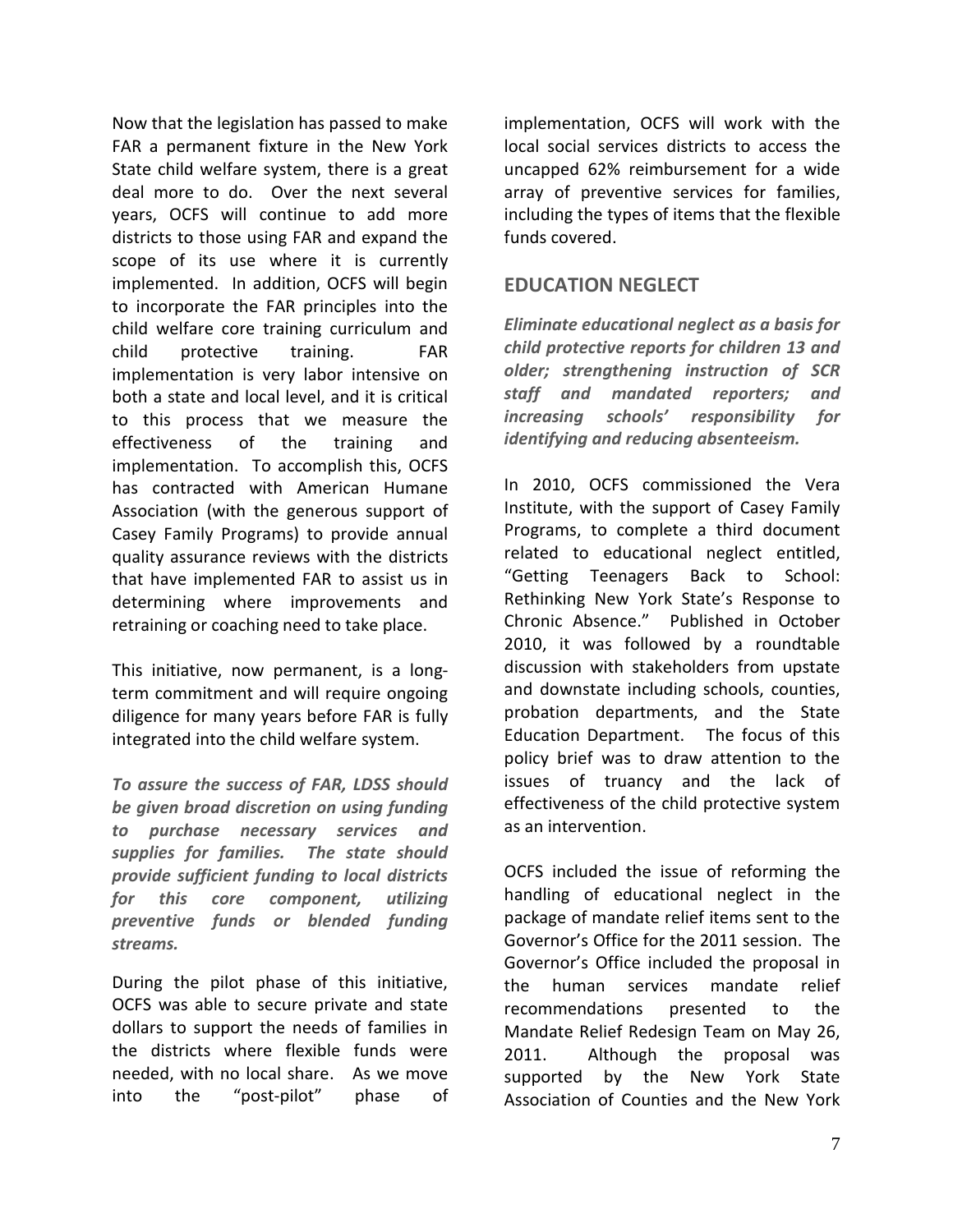State Public Welfare Association representatives at that meeting, it was not passed in the final mandated relief bill.

In addition, OCFS continues to take steps toward improving the quality of the reports registered, including those alleging education neglect, at the Statewide Central Register of Child Abuse and Maltreatment (SCR), and in improving the quality of reports received from mandated reporters. The SCR is committed to continuous quality improvements through several ongoing initiatives. Every hotline worker is fully assessed on a monthly basis by his or her supervisor who listens in on an Intake call and evaluates the strengths and weaknesses associated with the worker's interview, decision-making and report construction. The SCR also maintains ongoing contact with the local districts regarding quality issues at regularly scheduled regional meetings. Feedback from local district staff, together with the supervisory monthly Intake assessments, informs where SCR training should be focused. In addition, all hotline staff will receive a four-hour refresher training in summer 2011 with an emphasis on interviewing, decision-making and narrative construction.

To enhance mandated reporting requirements as well as promote consistency in making reports, OCFS has developed a Web-based online training course specifically for mandated reporters. This two-hour self-directed training course can be accessed 24/7 via the mandated reporter website at

#### [http://www.nysmandatedreporter.org/.](http://www.nysmandatedreporter.org/)

The curriculum in this computerized course is geared to specific disciplines and helps NYS mandated reporters assess whether there is reasonable cause to suspect child abuse or maltreatment and what information is needed to make a report to the SCR.

Also, New York City's truancy initiatives and its creation of an interagency task force on truancy have been inspired by the work done by OCFS and Vera on educational neglect. They are focusing on establishing greater communication and accountability between the schools and families. Rather than waste valuable resources on investigating homes of teenagers for educational neglect, when there is little evidence of other safety concerns, Vera recommends that efforts be made to transition from a punitive and reactionary system towards a program that promotes behavior change and communication, and incentivizes schools to work with absent teenagers. Most notably, connecting students with caring and supportive adults, identifying and engaging students in their strengths, and working with parents to properly motivate attendance are the prime goals of the newly proposed direction.

*Develop and implement an alternative response to chronic absenteeism outside the child welfare system that combines blended funding and a multi-disciplinary approach at the local level to meet the complex service and education needs of struggling students to improve educational outcomes.* 

OCFS supports the concept of developing an alternative response to chronic absenteeism outside of the child welfare system and is working to address the issue of educational neglect and absenteeism through a variety of forums, including its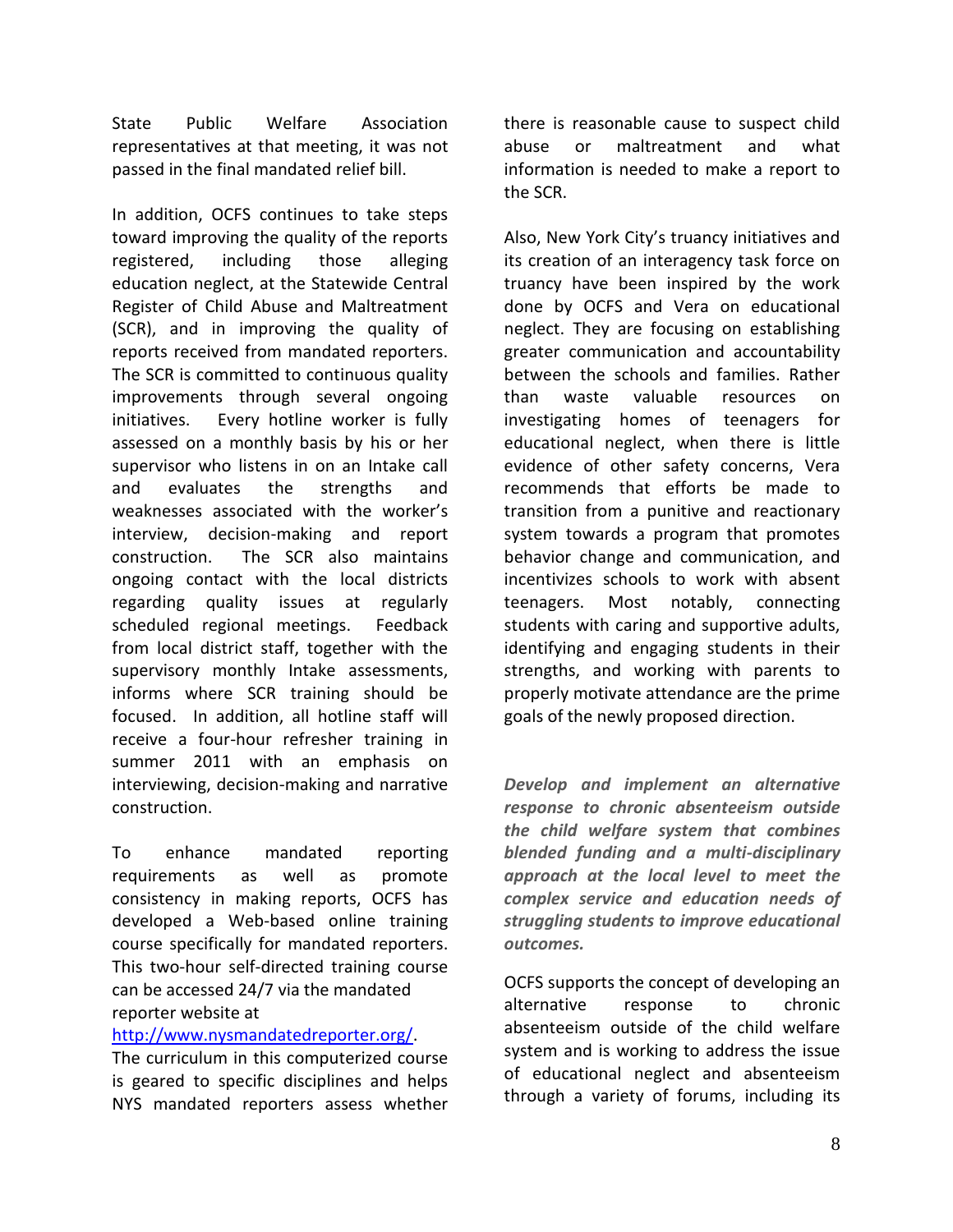participation on the Commissioners' Cross-Systems Services Workgroup for Children and Youth (the Commissioners' Committee), and the Commissioners' Committee Truancy Subcommittee.

The Commissioners' Committee was created to enhance interagency coordination to promote better outcomes for children and youth. The Commissioners' Committee is led by the Council on Children and Families, Commission on Quality of Care & Advocacy for Persons with Disabilities, Department of Labor, Office for People with Developmental Disabilities, Office of Alcoholism and Substance Abuse Services, OCFS, Office of Mental Health, Office of Temporary & Disability Assistance, and Office of Probation & Correctional Alternatives as well as family and youth partners. The Commissioners' Committee meets on a quarterly basis, and senior staff from the participating agencies meet each month.

The committee's work has been informed by an underlying assumption that consistent school attendance is a necessary element for children to be college and career ready, and a belief that poor school attendance may be an indicator of more complex issues requiring a broad community approach. While its efforts have not been targeted exclusively to adolescents, they reflect the Review Panel's recommendation to address chronic absenteeism of youth who are 13 years of age or older outside of the child welfare system in order to meet the education and service needs of students.

As part of its efforts to address truancy, the Commissioners' Committee has identified factors that have been empirically found to

influence school attendance or have been found to be promising approaches to reduce absenteeism. The committee's initial effort has been the implementation of the Promise Zones model in several pilot areas of the state, including Buffalo, Syracuse, and the Bronx. It is currently exploring the possibility of also working with the schools and community in another location to implement the strategy there. Under the Promise Zone framework, state and local government agencies, schools, and community groups work collaboratively. An external change partner serves as a coach to the schools to help assess its readiness, establish effective operational structures and train staff, and establishes a resource network in the community. Each participating school district commits to establishing support teams for students and identifying a school social worker position to coordinate triage for each school. Instructional support teams work to increase professional collaboration and problem solving, while student support teams collaboratively develop, implement, and monitor student intervention plans in order to support students, teachers, and parents. Through its work in establishing Promise Zones, the Commissioners' Committee aims to increase positive engagement in the instructional process, and to identify replicable models for collaborative planning and services delivery to improve educational outcomes for children in high need districts statewide.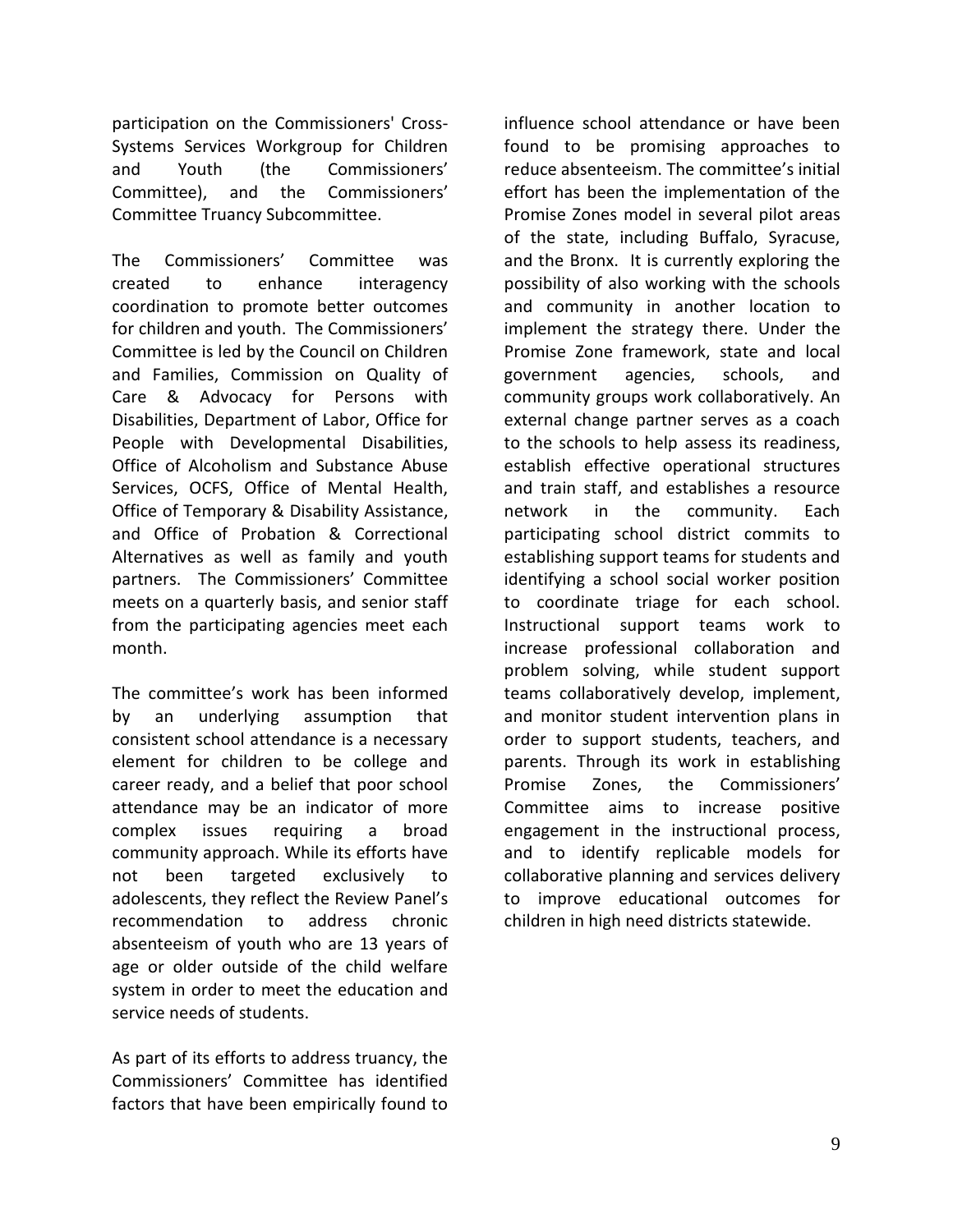#### **REINVESTMENTS**

*Reinvest all savings from reductions in costs of foster care and the juvenile justice system into Family Assessment Response, Kinship Guardianship Assistance, COPS and primary prevention programs and services.*

OCFS supports the reinvestment of savings realized from reducing costs associated with foster care and the juvenile justice system. The 2011-12 Enacted Budget provides relief to municipalities in both Foster Care and the Juvenile Justice System. In the area of Foster Care, language was included that allows JDs and PINS that would have otherwise been placed in residential care to be placed in foster care boarding homes. This proposal would allow some of those group homes to increase their utilization, while avoiding the higher cost of care associated with detention and juvenile justice residential facilities. In addition, the 2011-12 budget caps the state share for detention expenditures, consolidates multiple local assistance programs, and reinvests a portion of those funds to create an \$8 million flexible fund to support communitybased alternatives to detention and residential placements for juvenile delinquents, PINS, and juvenile offenders – the Supervision and Treatment Services for Juveniles Program (STSJP). This new program encourages municipalities to develop lower-cost alternatives to detention and residential placement programs, and provides additional flexibility by allowing them to utilize part of their detention allocation in the delivery of these services if they so choose. These initiatives represent the first steps in Governor Cuomo's efforts in reforming the juvenile justice system across New York State, while

at the same time lowering costs for local municipalities.

*Invest in training and technical assistance for the delivery of culturally competent services to help eliminate disparities for children of color in child welfare.* 

 OCFS remains committed to working with local social services districts on disproportionate minority representation. OCFS Commissioner Gladys Carrión sent a memorandum to the commissioners of the local social services districts in 2009 inviting them to collaborate with OCFS to safely reduce the high numbers of out-of-home placements by reducing and eliminating racial disparities for Black and Hispanic/Latino youth; recently, two additional districts have responded. One joined the initiative in March 2010 and the other in the fall of 2010, so that now there are seven counties who are working with OCFS and Casey Family Programs (CFP) to reduce and eliminate racial and ethnic disparities. The participating districts in this project include Erie, Monroe, Onondaga, Albany, Schenectady, Westchester, and Nassau.

The districts have developed plans and budgets for planning grants to pay for technical assistance and training. On March 22 and 23, 2010, in-depth technical assistance sessions were provided in Monroe and Westchester counties. The Center for the Study of Social Policy (CSSP) agreed to conduct an Institutional Analysis in Monroe County in collaboration with the Monroe County Department of Social Services (MCDSS) and its Disproportionate Minority Representation (DMR) work group. They began the Institutional Analysis in the latter part of 2010 and will continue it into